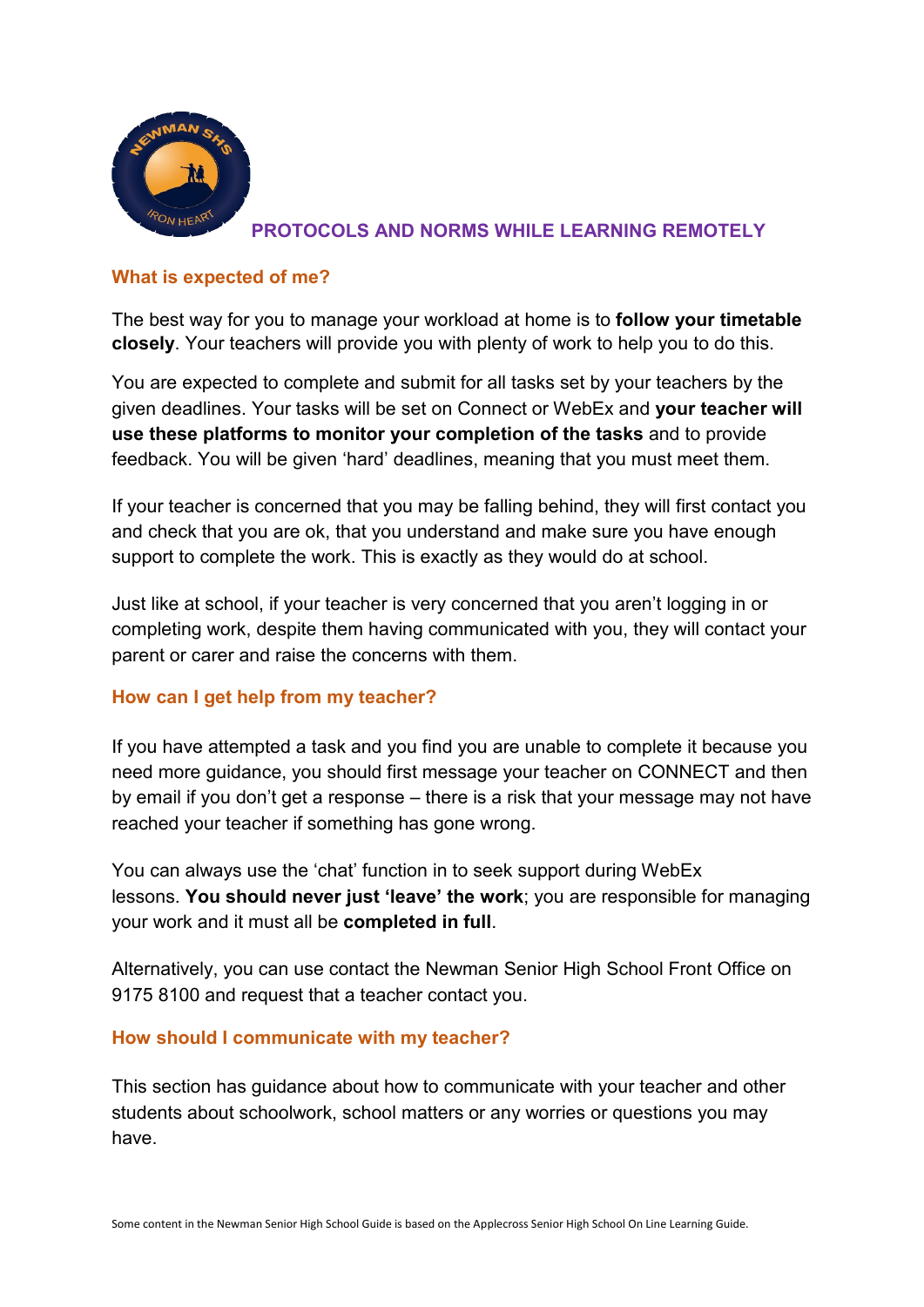You should send messages using Connect or use the chat function in WebEx Teams to ask questions or for support from your teacher. Alternatively, you can contact the Newman Senior High School Front Office Front Office and request that a teacher contact you (9175 8100).

All email communication should be made **between the hours of 8am – 3pm on weekdays**. Your teachers will not communicate with you outside of these times.

Your email communication and all messages should be **formal**. This means you should follow the below 'email etiquette'.

### **Email etiquette**

You must only use your school email address to contact staff. You must not attempt to contact them using any other method.

Only email/message in the given times of 8am – 3pm Monday to Friday.

All emails/messages to be formally addressed 'Dear Ms/ Mr X' and concluded 'Kind regards'.

All requests to be made politely: 'I write to ask you if I could have some guidance with/if you could explain this task to me/when you would expect me to…'

Ensure that all emails to have a subject written in the subject line, such as 'Request for Guidance'.

Understanding that emails will aimed to be responded to within 24-48 hours, but not instantly; your teachers are helping all of their students and it may take them some time to get to your request.

Only email the one person who you need to ask a question to or send your work to; **you should not email lots of people or hit 'reply all' if your teacher has emailed your whole class**.

Never use slang, informal language or any kind of impolite language such as swearing, insults or anything that may appear offensive.

If you are worried about your safety or wellbeing, or you would like to raise a concern about another student, email your teacher or contact the school (9175 8100) so that a member of the school's Student Services team can help.